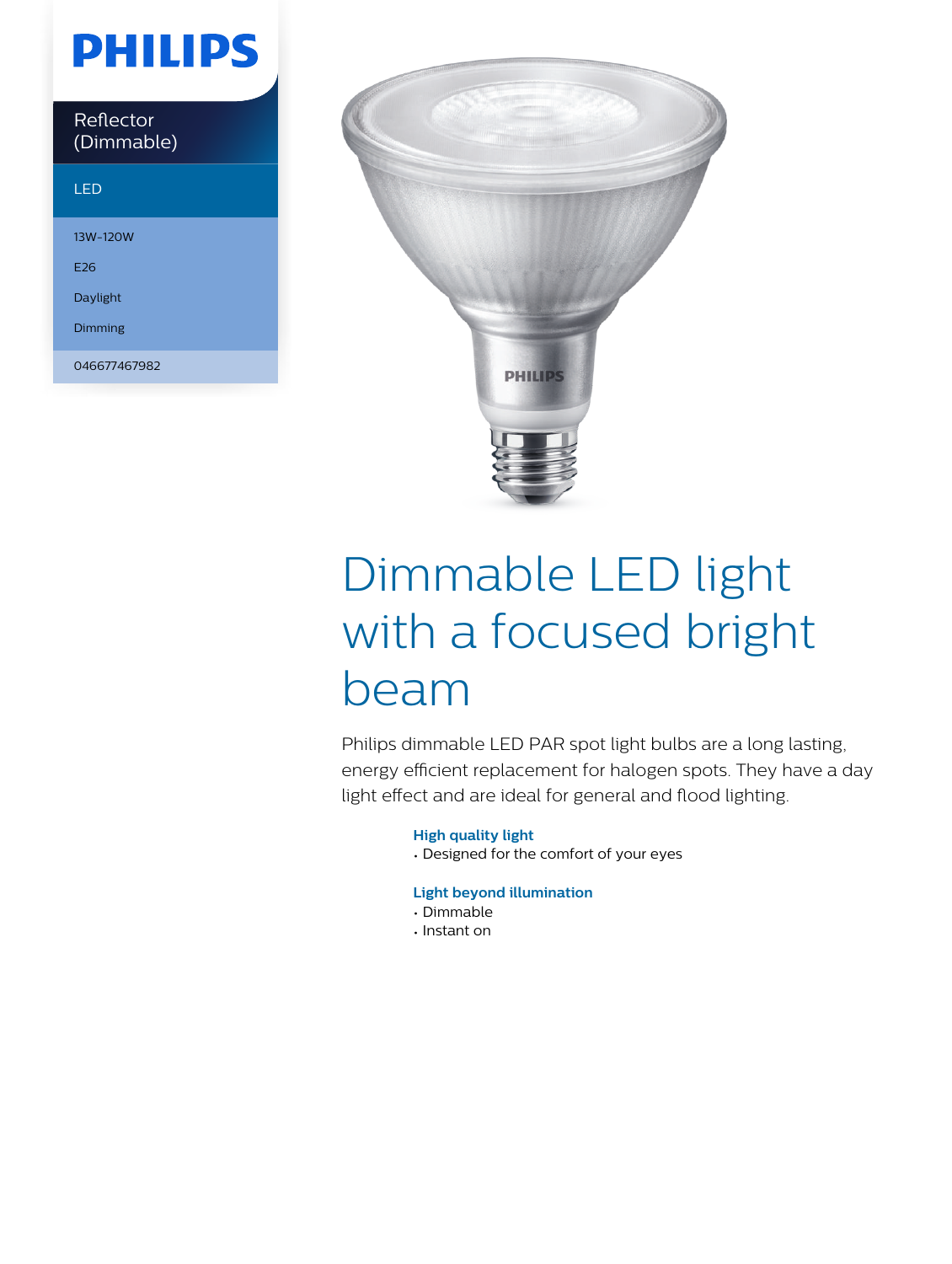### **Highlights**



**Gentle LEDs, easy on the eyes** It's easy to see how harsh lighting can strain the eyes. Too bright, and you get the glare. Too soft and you experience flicker. Now you can gently light up your world with LEDs designed to go easy on the eyes, and create the perfect ambience for your home.

#### **Dimmable**

This bulb can be used with most dimmers to create your desired ambience with smooth dimming to 10% of full light levels. Please check the dimmability compatibility chart to be certain that your particular dimmer can be used with this bulb.

### **Specifications**

#### **Bulb characteristics**

- Shape: Reflector
- Dimmable: Yes
- $\cdot$  Lamp shape: Directional reflector
- Socket: E26

#### **Bulb dimensions**

- Height: 13.2 cm
- Width: 12.1 cm

#### **Durability**

- Average life (at 2.7 hrs/day): 25 year(s)
- Lumen maintenance factor: 0.7
- Nominal lifetime: 25,000 hour(s)
- Number of switch cycles: 25,000

#### **Light characteristics**

- Beam angle: 40 degree(s)
- Color rendering index (CRI): 80
- Color temperature: 5000 K
- Light Color Category: Daylight
- $\cdot$  Nominal luminous flux: 1200 lumen
- Starting time: <0.5 s
- Warm-up time to 60% light: Instant full light

#### **Miscellaneous**

• EyeComfort: Yes

#### **Other characteristics**

- Lamp current: 120 mA
- $\cdot$  Efficacy: 85 lm/W

#### **Power consumption**

- Power factor: 0.9
- Voltage: 120 V
- Wattage: 14 W
- Wattage equivalent: 120 W

#### **Product dimensions & weight**

• Length: 12.9 cm

#### **Rated values**

- Rated beam angle: 40 degree(s)
- Rated lifetime: 25,000 hour(s)
- Rated luminous flux: 1200 lumen
- Rated peak intensity: 2500 cd
- Rated power: 14 W

#### **Technical specifications**

#### • Frequency: 50-60 Hz

#### **Instant on**